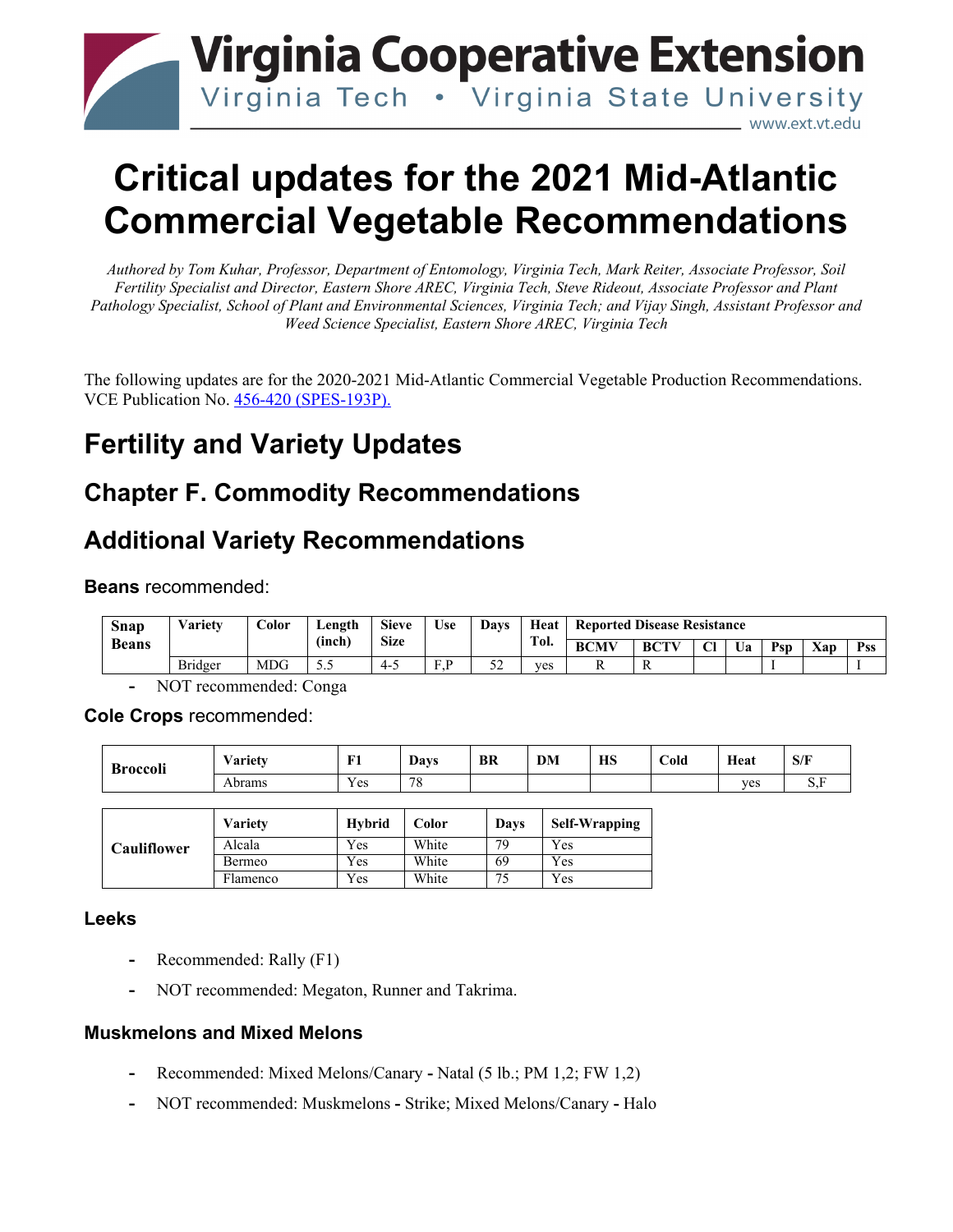#### **Onions**

*Long Day*

- **-** Recommended: Legend (hybrid, 120, Storage, LD, Sp, yellow, long, DS, TP, L)
- **-** NOT recommended: Fortress, Montero, Southport Red Globe, SV4058NV, Vision

#### *Intermediate Day*

- **-** Recommended: Highlander (Yes, 90, Sweet Spanish, Yellow, short/medium, TP, L) Great White (yes, 103, Sweet Spanish, white, medium, TP, L)
- **-** NOT recommended: Cimarron, Mt. Whitney

#### *Overwinter*

- **-** Corrections: Bridger, storage (medium), method (DS/TP), and size (M-L)
- **-** Recommended: T-448 (yes, n/a, storage, yellow, medium, DS, TP, L)
- **-** NOT recommended: Hi-Keeper, Toughball, T-420

#### **Peppers**

**-** NOT recommended: Paladin or Playmaker

#### **Pumpkins and Winter Squash**

#### *Pumpkins, 1-3 pounds*

- **-** Recommended: Little Giant\* (PMT)
- **-** NOT recommended: Rockafellow

#### Pumpkins, 10-20 pounds

- **-** Recommended: Hermes\* (PMT), Carbonado Gold\* (PMT)
- **-** NOT recommended: Bus Stop

#### Winter Squash/Acorn Type

- **-** Recommended: Golden (insert in variety table after Table Gold)
- **-** Celebration\* (PMT, specialty) (insert in variety table after Autumn Delight\*(PMT))
- **-** NOT recommended: Table Queen

#### Winter Squash/Spaghetti Squash

- **-** NOT recommended: Tivoli
- **-** Winter Squash/Processing
- **-** Recommended: Atlas\*, Genesis\* and other Butternut Types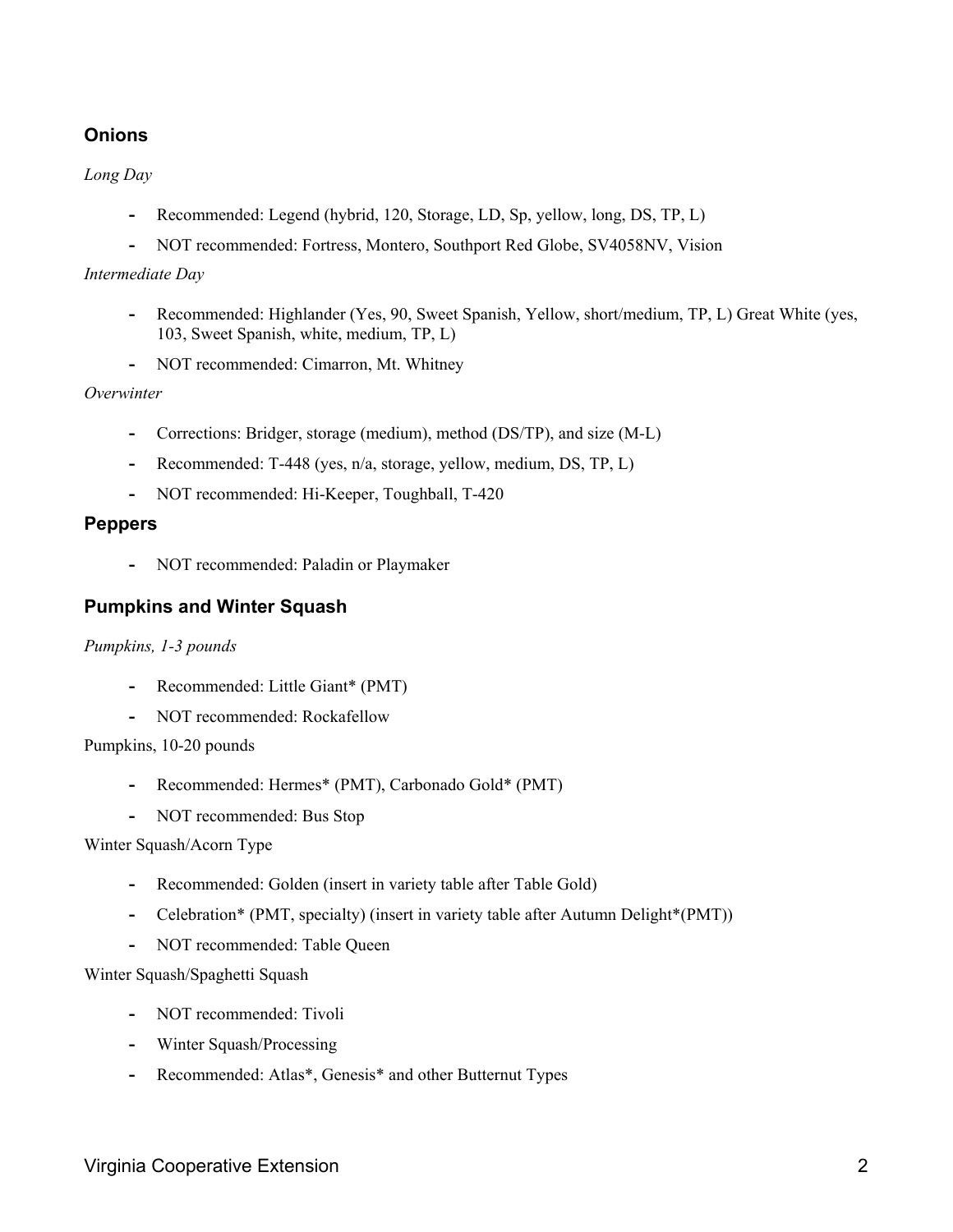#### **Tomatoes** recommended:

|                 | Varietv         | Color | <b>Season</b> | Culture | Use       | <b>Disease</b><br>Resistance | <b>Plant</b><br>Habit |
|-----------------|-----------------|-------|---------------|---------|-----------|------------------------------|-----------------------|
|                 | Bella Rosa      | Red   | Mid           | Field   | DM, LW, S | V,F,Asc,Gls,Tswv             |                       |
| <b>Tomatoes</b> | Red Snapper     | Red   | Mid, Late     | Field   | DM, LW, S | V.F.Asc.Gls.Tswv.Tylc        | D                     |
|                 | <b>STM 2255</b> | Red   | Early         | Field   | DM, LW, S | V.F.Asc.Gls.Tswv.Tylc        | D                     |
|                 | SV 7101         | Red   | Late          | Field   | DM, LW, S | V.F.Asc.Gls.Tswv             | D                     |

#### **Watermelons** recommended:

| <b>Seedless</b> | Varietv      | Season | <b>Disease</b>        | Size (lb) | <b>Shape</b> | Flesh | <b>Rind Description</b>                |
|-----------------|--------------|--------|-----------------------|-----------|--------------|-------|----------------------------------------|
| Watermelon      |              |        | Resistance            |           |              | Color |                                        |
|                 | Cracker Jack | Mid    | Fon1 IR               | $15-19$   | oblong       | Red   | Medium green with dark green stripes   |
|                 | Guardsman    | Mid    | Co <sub>1</sub> . Fon | $14 - 19$ | oblong       | Red   | Medium green with dark green stripes   |
|                 | Shoreline    | Late   |                       | $16-18$   | oblong       | Red   | Medium green with dark mottled stripes |

# **Chapter F. Weed Control**

### **Weed Science Updates**

#### **Universal Changes**

**-** Gramoxone SL 3 formulation; rates will be lower than Gramoxone SL 2. Refer to label for rates.

#### **Crop Specific Changes**

#### **Beans (Snap and Lima)**

| Command 3ME                                                                                                               | 4 to 6 fl oz/ $\overline{A}$                                            | clomazone | $0.094$ to 0.14 lb/A                                                                                                                    | 45 |  |  |  |  |
|---------------------------------------------------------------------------------------------------------------------------|-------------------------------------------------------------------------|-----------|-----------------------------------------------------------------------------------------------------------------------------------------|----|--|--|--|--|
| -Lima beans only. Special Local Needs Label 24(c) has been approved for the use of Command in DE, MD, NJ, and VA (expires |                                                                         |           |                                                                                                                                         |    |  |  |  |  |
|                                                                                                                           | 4/29/2025 in DE; 12/31/2025 in MD; 12/31/2024 in VA; 12/31/2022 in NJ). |           |                                                                                                                                         |    |  |  |  |  |
|                                                                                                                           |                                                                         |           | -Apply to suppress annual grasses and certain broadleaf weeds including common lambsquarters, velvetleaf, spurred anoda, and            |    |  |  |  |  |
|                                                                                                                           |                                                                         |           | jimsonweed. Use the lower rate on coarse-textured soils low in organic matter and higher rates on fine-textured soils and on soils with |    |  |  |  |  |
|                                                                                                                           |                                                                         |           | high organic matter. Some temporary crop injury (partial whitening of leaf or stem tissue) may be apparent after crop emergence; beans  |    |  |  |  |  |
|                                                                                                                           | recover from minor early injury without affecting yield or earliness.   |           |                                                                                                                                         |    |  |  |  |  |
|                                                                                                                           | -Observe all precautions. Maximum number of applications per season: 1. |           |                                                                                                                                         |    |  |  |  |  |

#### **Cole Crops**

**-** Select Max rate range is from 9 to 16 fl oz/A (0.068 to 0.12 lb ai/A) rather than 12 to 16 fl oz as currently listed.

#### **Muskmelons and Mixed Melons**

**-** Select Max rate range is from 9 to 16 fl oz/A (0.068 to 0.12 lb ai/A) rather than 12 to 16 fl oz as currently listed.

#### **Peppers**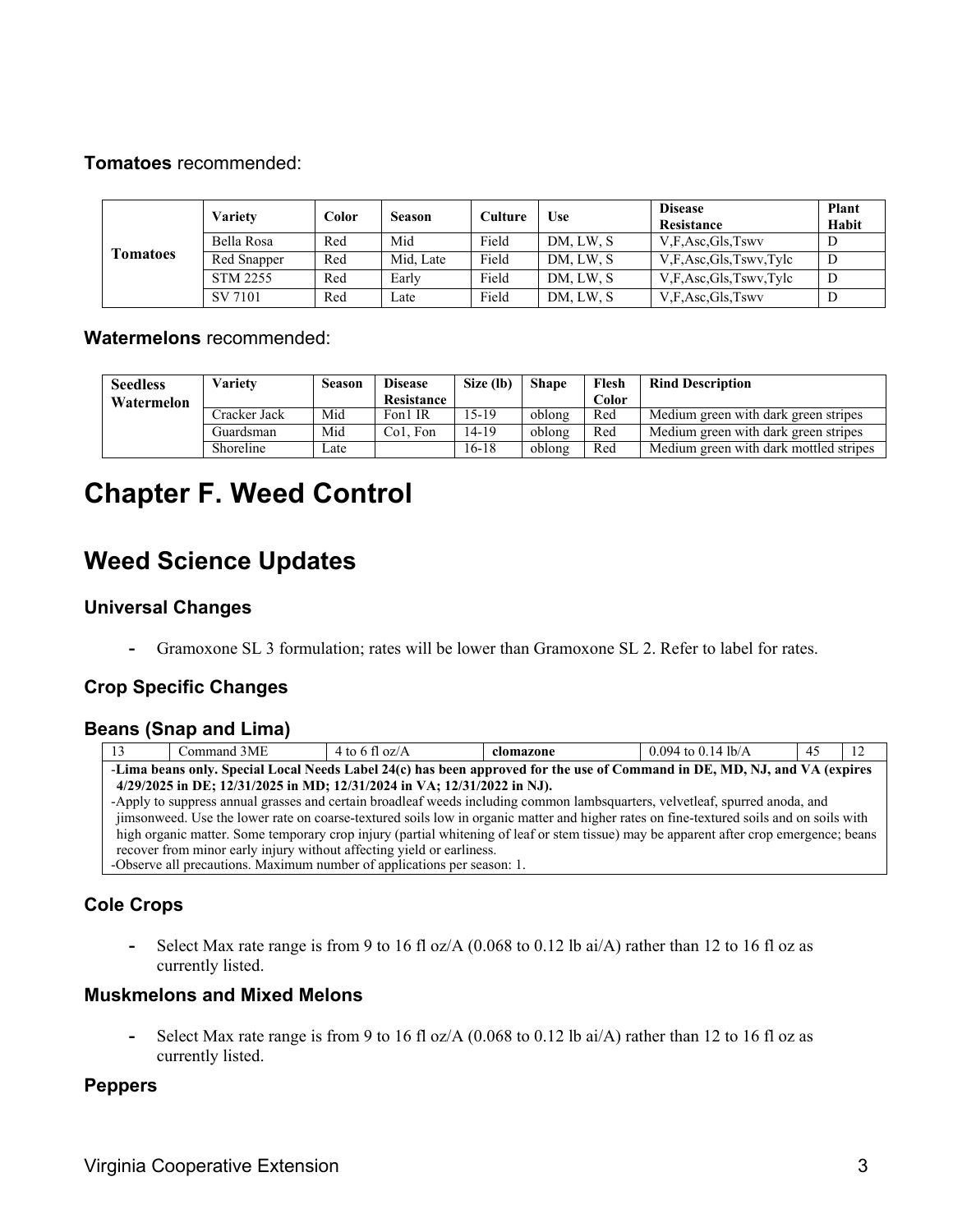**-** Reflex: 24c in NJ for transplanted peppers (bell, chile, cooking, and sweet). Labeled for pre-transplant application in bareground and under plastic mulch. Refer to label for use instructions.

#### **Potatoes**

**-** Select Max rate range is from 9 to 16 fl oz/A (0.068 to 0.12 lb ai/A) rather than 12 to 16 fl oz as currently listed.

| Sonalan HFP 3EC                                                                                                                                            | 1.3 to $2.67$ | ethalfluralin | 0.49 to 1.0 lb/A |  | 24 |
|------------------------------------------------------------------------------------------------------------------------------------------------------------|---------------|---------------|------------------|--|----|
| -Supplemental labeling expires September 1, 2023.                                                                                                          |               |               |                  |  |    |
| -Apply after planting but before potato emergence.                                                                                                         |               |               |                  |  |    |
| -Use lower rates on coarse-textured soils and higher rates on medium- and fine-textured soil.                                                              |               |               |                  |  |    |
| -Must be incorporated for maximum effectiveness. Rainfall or irrigation $(0.5 \text{ to } 1 \text{ inch})$ is sufficient for incorporation. If rainfall or |               |               |                  |  |    |
| irrigation does not occur within 2 days of application, mechanical incorporation in the to 2 to 3 inches of soil is recommended.                           |               |               |                  |  |    |

-Ensure incorporation equipment does not damage seed pieces or elongating sprouts. -Sonalan controls certain broadleaf weeds and annual grasses. Does not control yellow nutsedge, and only provides suppression of

eastern black nightshade. Maximum application is 2.67 pt/A/season.

#### **Pumpkins and Winter Squash**

- **-** Reflex 24c label for Pumpkin now includes NJ, refer to label for use instructions.
- **-** Select Max rate range is from 9 to 16 fl oz/A (0.068 to 0.12 lb ai/A) rather than 12 to 16 fl oz as currently listed.

#### **Strawberries**

**-** Select Max rate range is from 9 to 16 fl oz/A (0.068 to 0.12 lb ai/A) rather than 12 to 16 fl oz as currently listed.

#### **Summer Squash**

**-** Reflex 24c label includes NJ; refer to label for use instructions.

#### **Sweet Corn**

**-** -Under entries for Impact and Laudis, precaution regarding mesotrione preemergence should be amended to state: Local experience has not seen issues with postemergence application if mesotrione (*e.g.*, Callisto, Lumax, Lexar, Acuron) was used preemergence; however not all sweet corn hybrids have been tested.

| -Early POST Application |                          |                          |                 |
|-------------------------|--------------------------|--------------------------|-----------------|
| Timing. Note if tank-   |                          |                          |                 |
| mixing use the most     |                          |                          |                 |
| restrictive timing.     |                          |                          |                 |
| Herbicide               | Timing                   | <b>Premix Herbicides</b> | Timing          |
| Prowl 3.3 E / Prowl H20 |                          |                          |                 |
|                         | up to 24 inches or $V8*$ | Bicep                    | up to 12 inches |
| Atrazine                | before corn is 12 inches | Harness Xtra             | not allowed     |
| Dual II Magnum          | up to 40 inches          | Keystone NXT             | not allowed     |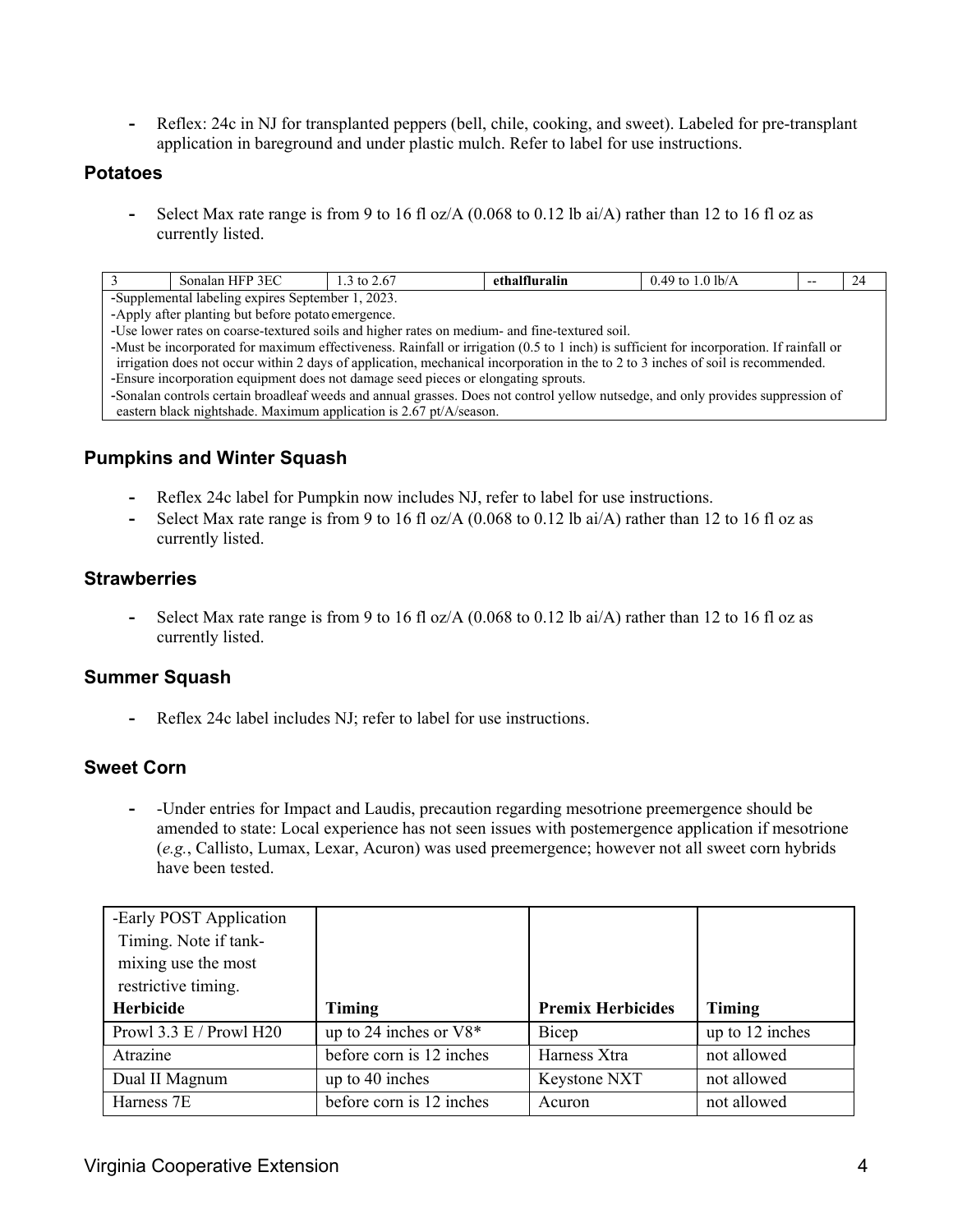| Surpass NXT              | not allowed                  | Acuron Flexi | not allowed |
|--------------------------|------------------------------|--------------|-------------|
| Outlook                  | before corn is 12 inches     | Lexar        | not allowed |
| Zidua                    | up to V4 stage               | Lumax        | not allowed |
| Anthem Flex / Anthem Max | through the V4 stage         |              |             |
| Callisto                 | up to 30 inches or 8 leaves* |              |             |

| Sinate 2.48 | I lb topramezone    | $\sim$<br>∼ | $21 \text{ fl oz}$ | $0.0164$ lb topramezone | $0.75$ fl oz Impact 2.8SC |
|-------------|---------------------|-------------|--------------------|-------------------------|---------------------------|
|             | 2.47 lb glufosinate | 10          |                    | 0.4 lb glufosinate      | 21.9 fl oz Liberty 2.34L  |

\* Use whichever criteria is more restrictive. Add:

- **-** For use only with LibertyLink sweet corn hybrids. Application up to V6 stage
- **-** Do not apply within 50 days of harvesting
- **-** Only one application per year is allowed

#### **Sweet Potatoes**

- **-** Maximum rate of Valor SX rate is 3 oz/A
- **-** Add Valor EZ at a use rate of 3 fl oz
- **-** Select Max rate range is from 9 to 16 fl oz/A (0.068 to 0.12 lb ai/A) rather than 12 to 16 fl oz as currently listed.

#### **Tomatoes**

- **-** Reflex 24c now includes NJ, refer to label for use instructions.
- **-** Select Max rate range is from 9 to 16 fl oz/A (0.068 to 0.12 lb ai/A) rather than 12 to 16 fl oz as currently listed.

#### **Watermelons**

- **-** Reflex 24c now includes NJ, refer to label for use instructions.
- **-** Select Max rate range is from 9 to 16 fl oz/A (0.068 to 0.12 lb ai/A) rather than 12 to 16 fl oz as currently listed.

### **Chapter F. Weed Control**

### **Insecticide Updates**

- 1. Proclaim (emamectin benzoate, MOA group 6) is labeled for Lepidopteran pests of all cucurbits including cucumber, summer squash, winter squash, and watermelon at a rate of 3.0 to 4.8 oz/A.
- 2. Agri-Mek SC (abamectin, MOA group 6) is labeled for spider mite and leafminer pests of legume vegetables at a rate of 1.7 to 3.5 fl oz/A.
- 3. FMC is reformulating chlorantraniliprole into a new product called Vantacor. Its concentration is greater than Coragen, but use rates are lower. It is labeled for onions, sweet corn, legumes, potatoes,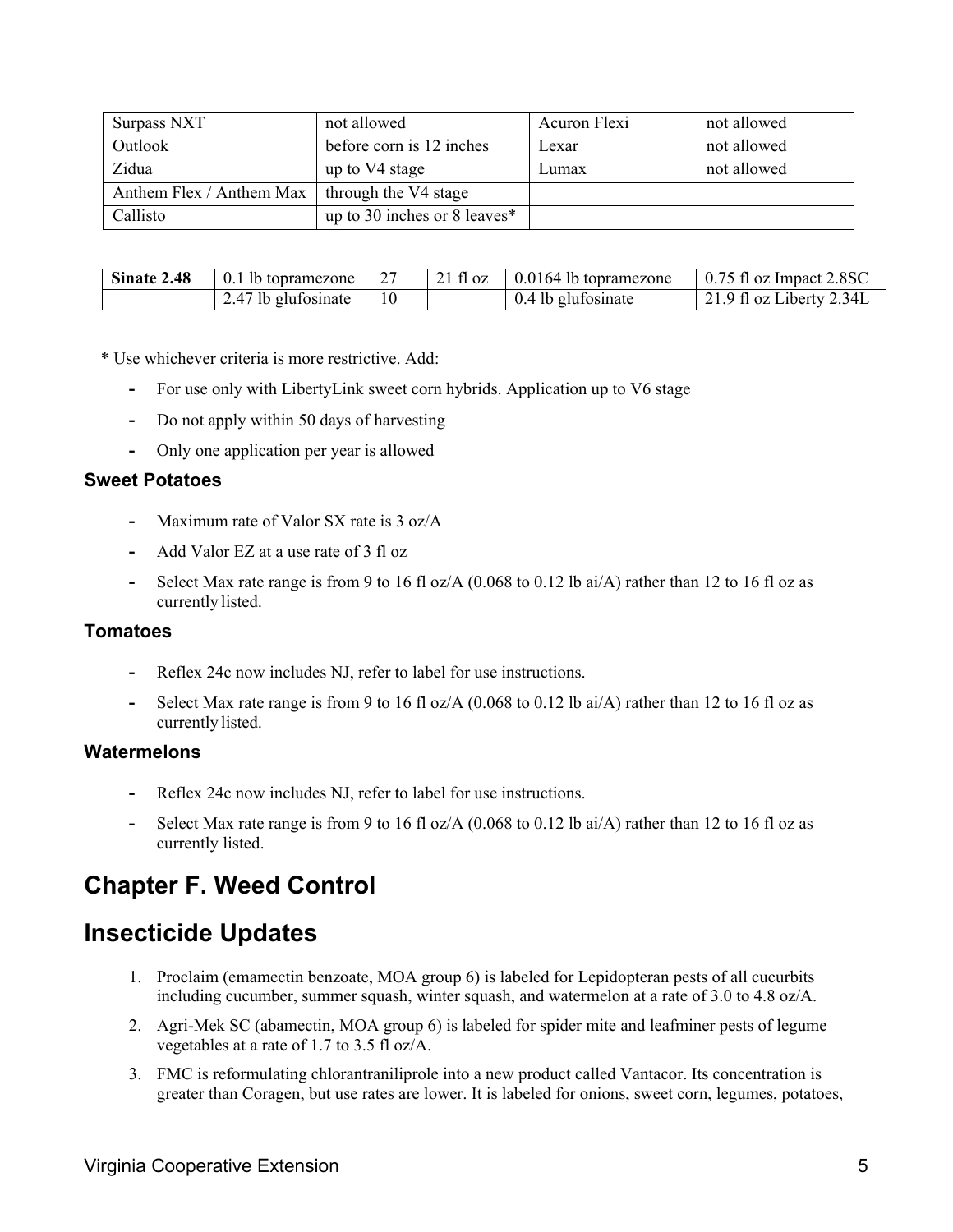root and tuber vegetables, and edamame.

- 4. Senstar (pyriproxyfen + spirotetramat) is labeled for aphid, thrips, and whitefly control in brassicas, carrot, fruiting vegetables, leafy vegetables, legume vegetables, onions, and tuberous and corm vegetables.
- 5. Sivanto HL is now being marketed by Bayer. It is twice as concentrated as Sivanto Prime. It does not contain the same level of adjuvants as Sivanto Prime.
- 6. Zeal SC is now labeled for sweet corn for two spotted spider mite control at a rate of 2.0 to 6.0 fl oz/A.
- 7. Corteva is no longer manufacturing chlorpyrifos (Lorsban).
- 8. Elevest (bifenthrin + chlorantraniliprole) is now labeled for various crops, including sweet corn, succulent and dried legumes, root, tuber, and corm vegetables, and potato.

# **Chapter F. Weed Control**

### **Fungicide Updates**

## **Chapter F. Disease Control**

#### **Strawberries**

#### **New disease**

**Neopestalotiopsis** was found on strawberry plug plants distributed to several states in the Mid-Atlantic region in 2020, resulting in some infected plantings. Foliar symptoms consist of tan leaf lesions that progress rapidly under moist conditions, and collapsed plants if the fungus invades the crown area. Fruit lesions start out tan but develop black sporulation in the center and could be mistaken for anthracnose fruit rot. Infected fruit may be seen in 2021 along with a progression of foliar and crown symptoms. See paragraph regarding Thiram SC 2(ee) recommendation.

#### **Thiram SC 2(ee) recommendation for Neopestalotiopsis**

Thiram is partially effective against Neopestalotiopsis on strawberries, and a 2(ee) label has been issued for use on this disease. The use rate is 2.5 qt/A, applications are allowed every 7 to 10 days with a maximum of 12 applications per year (limit of 5 applications per year in areas west of the Mississippi River). The PHI and REI are both 24 hours. Multiple applications will be needed. Thiram is effective on gray mold and has some efficacy on anthracnose. Other materials applied for anthracnose fruit rot such as Switch and Miravis Prime have shown some efficacy against Neopestalotiopsis according to trials in FL.

#### **Miravis Prime for common diseases**

Miravis Prime (active ingredients pydiflumetofen and fludioxinil, groups 7 and 12, respectively) is labeled for use on strawberries for gray mold, powdery mildew, and anthracnose. Resistance development is always a concern for single-site products including this one, so only two applications may be made per year at the maximum rate and each application must be alternated with products from other fungicide groups. The use rate is 9.1 to 13.4 fl oz/A for gray mold and powdery mildew, and 11.4 to 13.4 fl oz/A for anthracnose, with a PHI of 0 days, and an REI of 12 hours.